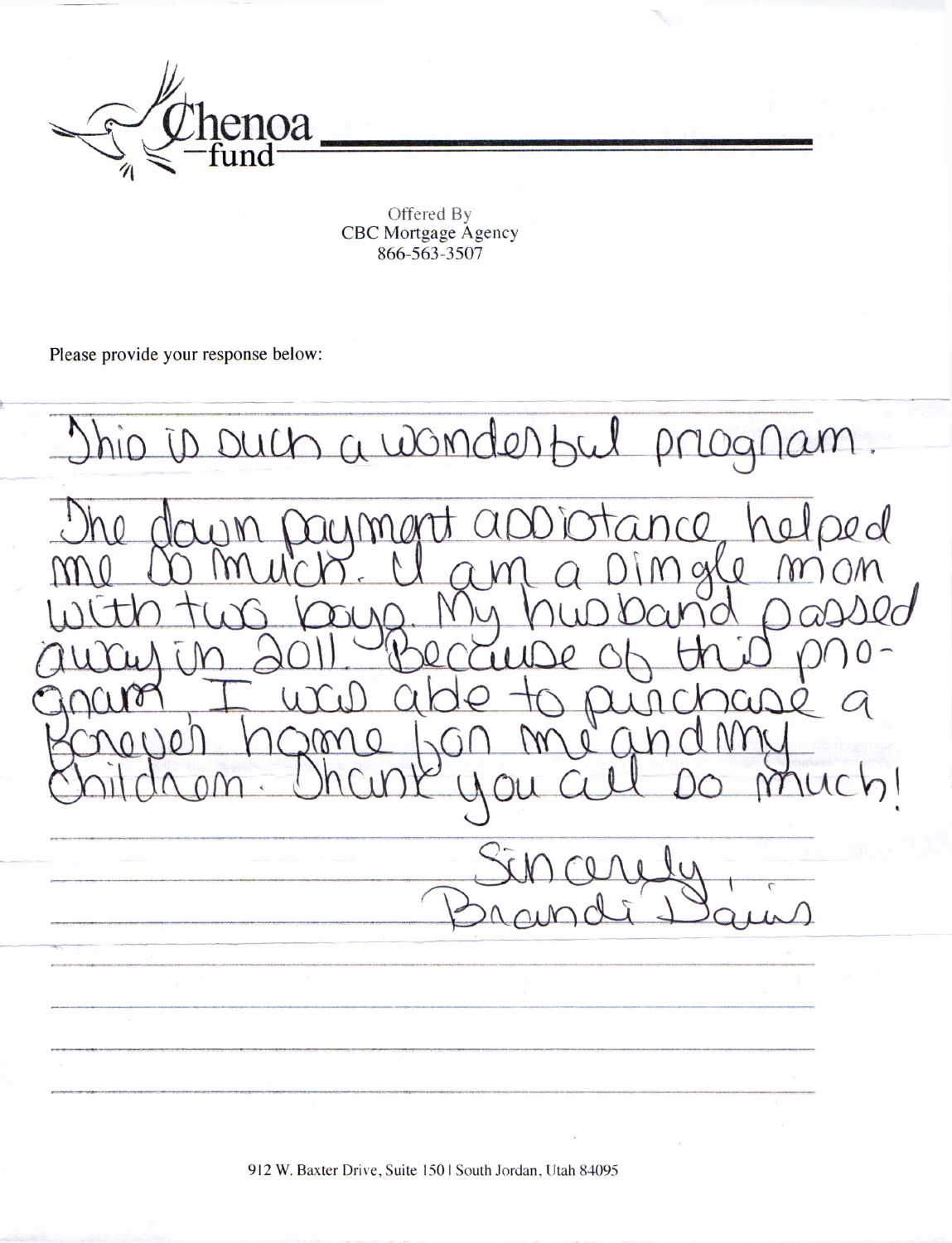



with the Political

Mobile, Alabama

I was very pleased with the assistance program, my family and I had been house searching for 6 years prior to the day i walked into a local office and was offered help with my down payment.For 6 years i was gathering information at different mortgage loaners, but i never could get my down payment. I keep praying and God moved so mysteriously because i saved enough to almost meet my down payment, i was ready to give up and he sent me to Kyri Patterson of American Housing offered this to me. I am so greatful!

-Tiffany B.

÷.